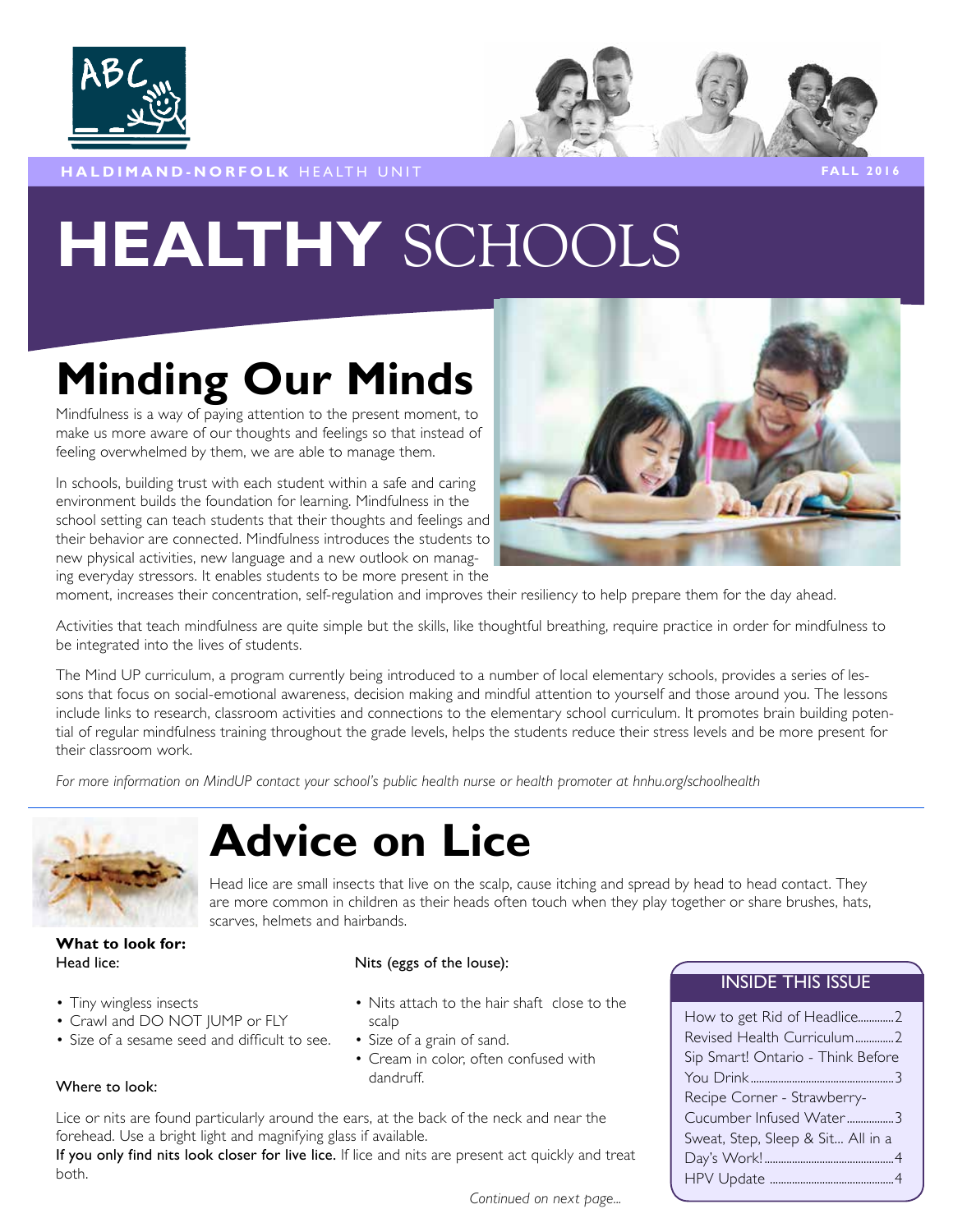## **HOW TO GET RID OF HEAD LICE:**

#### **Head Lice Treatment:**

**Do not treat children unless they have live lice.** Your pharmacist can help you choose a head lice product. Read the directions very carefully. Ingredients with permethrin (Nix or Kwellada-P) or pyrethrins (R&C) are proven effective **when used as directed.** 

## **Nit Treatment:**

**Daily nit removal and hair combing are keys to getting rid of head lice.** After head lice are treated, removing the nits can help to prevent a new infestation.

To remove nits, use a bright light and part hair into small sections. With a fine-toothed nit comb or your fingernails pull the nits from the hair strands starting at the roots and working out to the tips. Wipe the nits onto a tissue and place in a bag for disposal.

## **Alternative head lice treatment**

Household products such as mineral oil and vinegar, petroleum jelly, mayonnaise and hair gel have not been proven to work in removing nits.

## **Check all close**

### **contacts**

If one person in the family has head lice, it is possible that other family members will also have them.

## **Cleaning personal items**

Head lice do not survive more than three days away from the warmth and humidity of the scalp. Soak combs, brushes and hair accessories with hot, soapy water. Wash clothing, bed linens and towels in hot soapy water then put them in a HOT dryer for 15 minutes. Items that you can't wash, such as blankets, coats and stuffed animals, should be put in a plastic bag for 14 days. Do not use insecticide sprays.



Reminder: If your child is found to have head lice, refer to your school board's head lice policy for information regarding their requirements for returning to school.

## **How to prevent the spread of head lice**

Routinely check your child's head and do it daily when advised of a lice outbreak by your school or child care facility.

## **Parents play an important role with revised curriculum**

As most parents are aware, Ontario's Ministry of Education implemented a revised Health and Physical Education curriculum for the previous school year. The revised curriculum replaces the previous curriculum, which had been in place since 1998.

Updating a curriculum which predated YouTube, Facebook, Twitter and smartphones was necessary to reflect the realities faced by school children in Ontario today, including the proper use, and risks, associated with technology and online behaviours. The new curriculum also presents a shift from a content-based focus which concentrates on the "what" of a specific topic. It instead focuses on building the skills of students to make healthy choices, or the "how".

One topic that has received much attention is the section of the curriculum that addresses growth and development and sexual health. The updated curriculum reflects the fact that sexual health does not just include physiology and reproduction. A comprehensive approach to teaching sexual health incorporates aspects such as the development of a positive self-image and the skills needed to avoid or leave situations that make a person feel uncomfortable.

Despite some updates to the content, the revised curriculum does not change or replace the vital role of parents in their children's education.

Schools and parents must work together to ensure that home and school provide a mutually supportive partnership for our young people's education. Children will benefit from a much richer and more relevant learning experience when they receive education about both the factual, current health information along with opportunities to learn about the values, morals and beliefs that their family, culture or religion holds.

The goal in this revised health curriculum, as with all other subject curriculums, is to have students gain the knowledge, skills and tools that will need to be safe, happy, healthy and successful both in their childhood and their adults years as well.

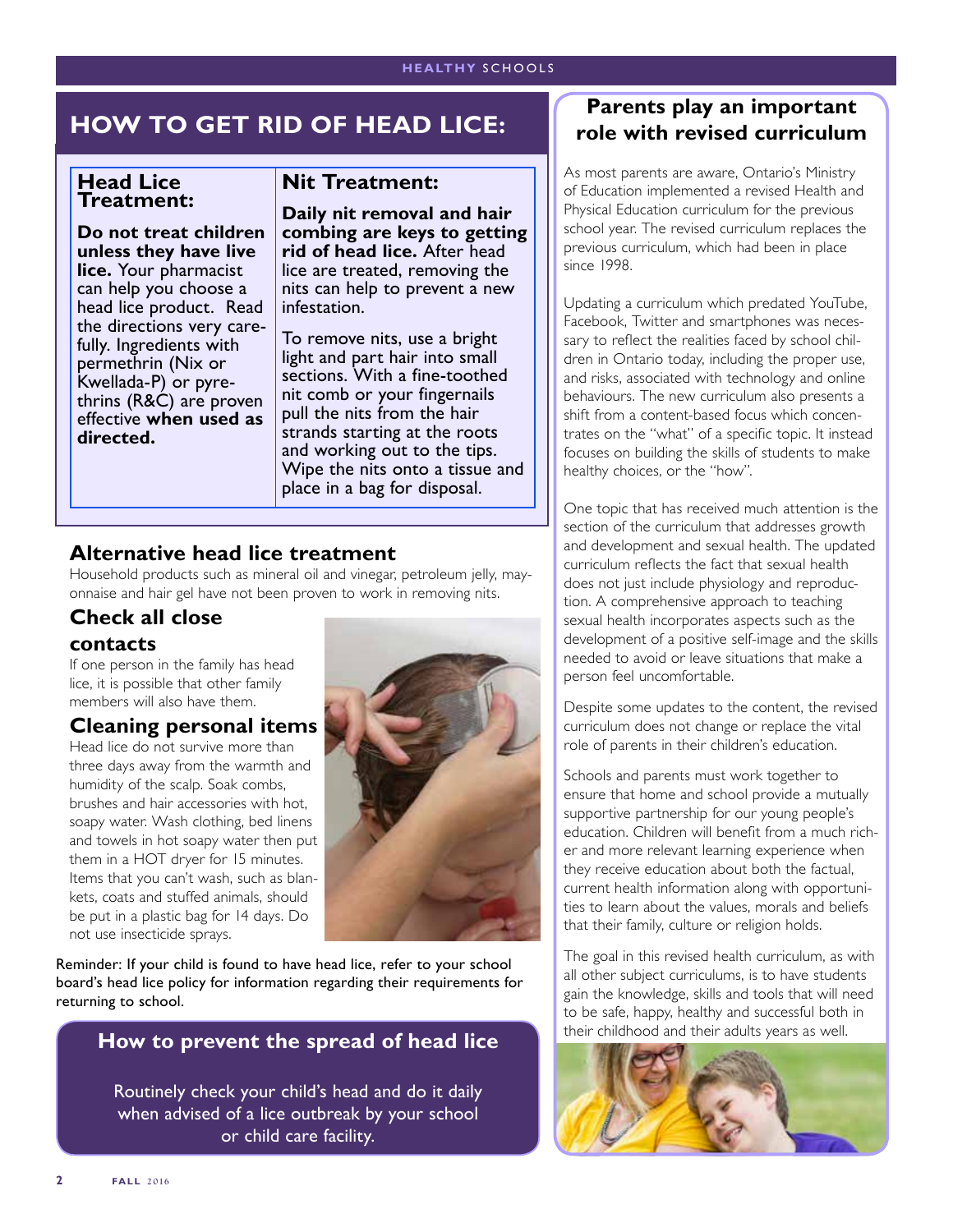# **Sip Smart! Ontario™ Think Before You Drink**



Sip Smart!™ Ontario is an initiative designed to teach children in Grades 3 to 7 what they need to know to make healthy drink choices.

What children drink each day has a major impact on their health. Drinking fewer sugary drinks is key for good nutri-

tion, healthy teeth and a healthy weight in growing children.

Families play an important role in the choices children make. Decreasing the number of sugary drinks will help your child to be healthy. YOU can help your child make good drink choices.

The Sip Smart!™ Ontario resources are fun and interactive. Families can find them online at www.brightbites.ca

#### Tips for making the healthy choice the easy choice!

- Serve tap water it's a healthy, low-cost choice.
- For a change, add a slice of lemon or lime or a few berries to a clear glass of water.
- Keep a jug of chilled water in the fridge especially in the summer!
- Ensure that your child drinks more water in hot weather.
- Ensure that your child drinks more water when very active.
- Stock your fridge with healthy drinks such as water and milk.
- If milk is not an option, other calcium-fortified drinks are available (e.g., unsweetened fortified soy beverage, unsweetened fortified rice beverage).
- Enjoy limited amounts of 100% fruit juice. A single serving is just 125 mL (1/2 cup), and one juice serving is enough in one day.
- Serve milk or water with meals or snacks, and water the rest of the day.
- Set a good example. Choose healthy drinks yourself.
- Buy sugary drinks only rarely.
- To help your child drink less sugar from drinks:
	- $\triangleright$  Buy smaller sizes of drinks.
	- $\triangleright$  Pour smaller servings, setting aside the rest of a container for the next time.
	- ¾ Start slowly by switching one less healthy drink to a healthier drink each day. Your child will soon make healthy drink choices on his/her own!

By teaching children why it is important to drink fewer sugary drinks, Sip Smart!™ Ontario makes identifying healthier drink choices easier for Ontarians.

# **Recipe Corner**



Take plain old tap water to a new level! Add flavour without all the sugar and feel good about making the healthy choice an easy choice!

Get creative and try different combinations of fruits, vegetables and even fresh herbs!

#### Ready in: 2-4 hours

Makes: 8- 250mL servings

#### Ingredients:

- 1 cup fresh strawberries, washed, destemmed and sliced
- ½ cucumber, washed, thinly sliced
- 2 litres water

#### Directions:

- 1. Place strawberries and cucumber in a pitcher.
- 2. Pour water overtop of fruit.
- 3. Refrigerate 2 to 4 hours to infuse flavour. Store in refrigerator for up to 2 days.

*Recipe taken from Food Network Kitchens, August 2016, http://www.foodnetwork.com/recipes/foodnetwork-kitchens/strawberry-cucumber-water.html*